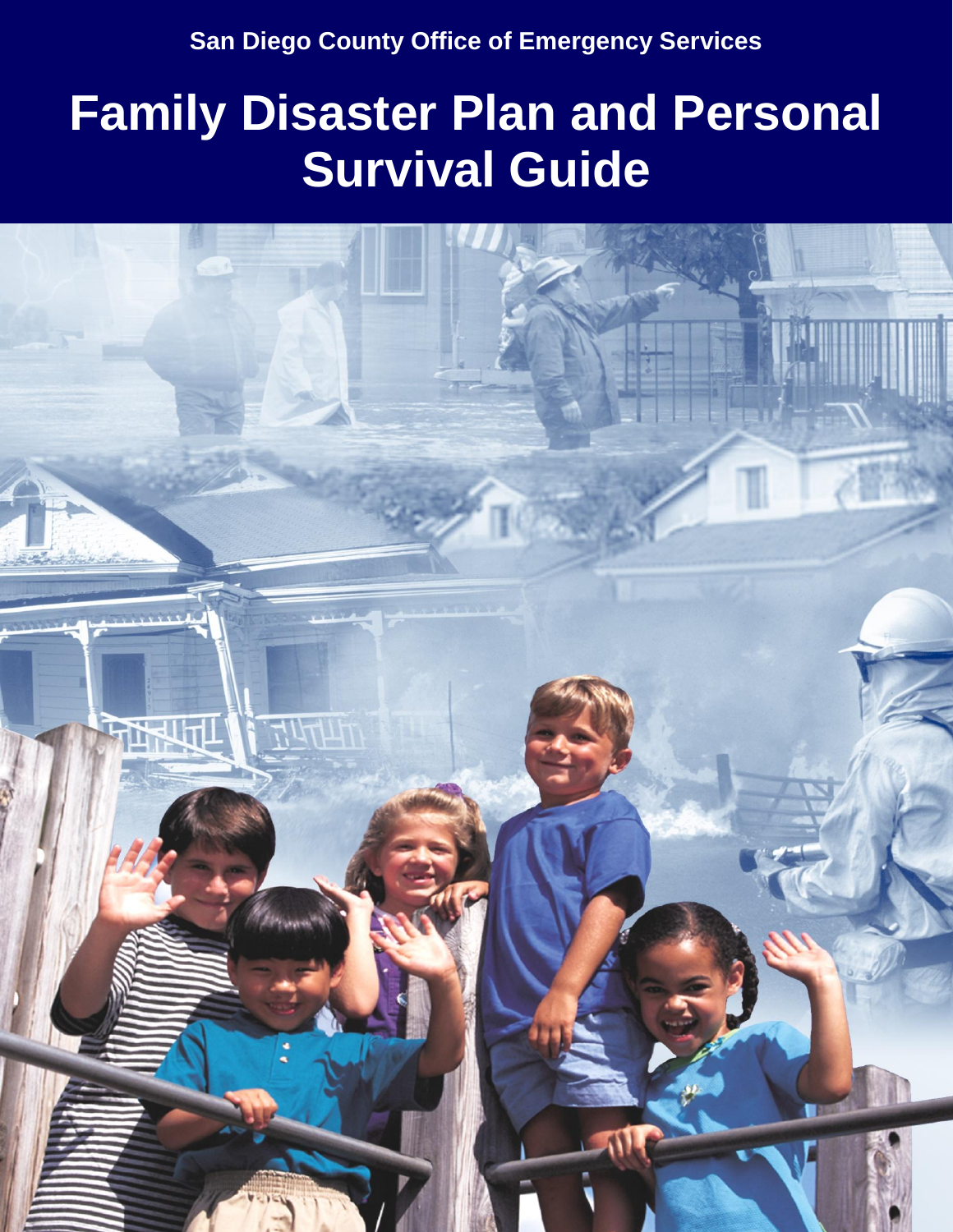### **I. PREPARATION**

#### **Family Meetings**

At least once a year, have a meeting with your family to discuss and update your disaster plan. Determine what additional training, equipment, and supplies are needed to meet your family's needs. Don't forget to practice! Occasional drills can improve reaction time and help to avoid panic in an actual emergency.

**A.** Know how and where to shut off utilities.

| Location of Main Water Valve: 1988. [19] Main Water Valve: 1988. [19] Main Water Valve: 1988. [19] Main Water Valve: 1988. [19] Main Water Valve: 1998. [19] Main Water Valve: 1998. [19] Main Water Valve: 1998. [19] Main Wa |
|--------------------------------------------------------------------------------------------------------------------------------------------------------------------------------------------------------------------------------|
|                                                                                                                                                                                                                                |
|                                                                                                                                                                                                                                |
|                                                                                                                                                                                                                                |
| Location of Other Utilities:                                                                                                                                                                                                   |

\* Do not shut off gas unless you suspect a leak exists.

- **B.** On a separate sheet of paper, draw a floor plan of your home showing the location of exit doors and windows, utility shutoffs, first aid kit, and emergency supplies. Ensure EVERYONE in your household is familiar with it. Show it to babysitters and house guests when you're going away.
- **C.** Reunion locations: Establish two places where you and your family can meet following an emergency. One immediately outside of your home, e.g. a neighbor's mailbox, or community park **AND** another site outside of your immediate community in case you are unable to return home.

Home Location:

Away-from-Home Location:

**D.** Out-of-State Contact: Name and telephone number of a person outside of the state for family members to call and report their location and condition. Everyone should memorize this number!

**E.** What is your children's school disaster policy?

Are medical consent forms for your children complete and current?

Where are they located?

**F.** Assemble a Home Emergency Supply Kit. Store it in a convenient and accessible location. See Section VII for details on what to put inside your Home Emergency Supply Kit.

Location of Home Emergency Supply Kit: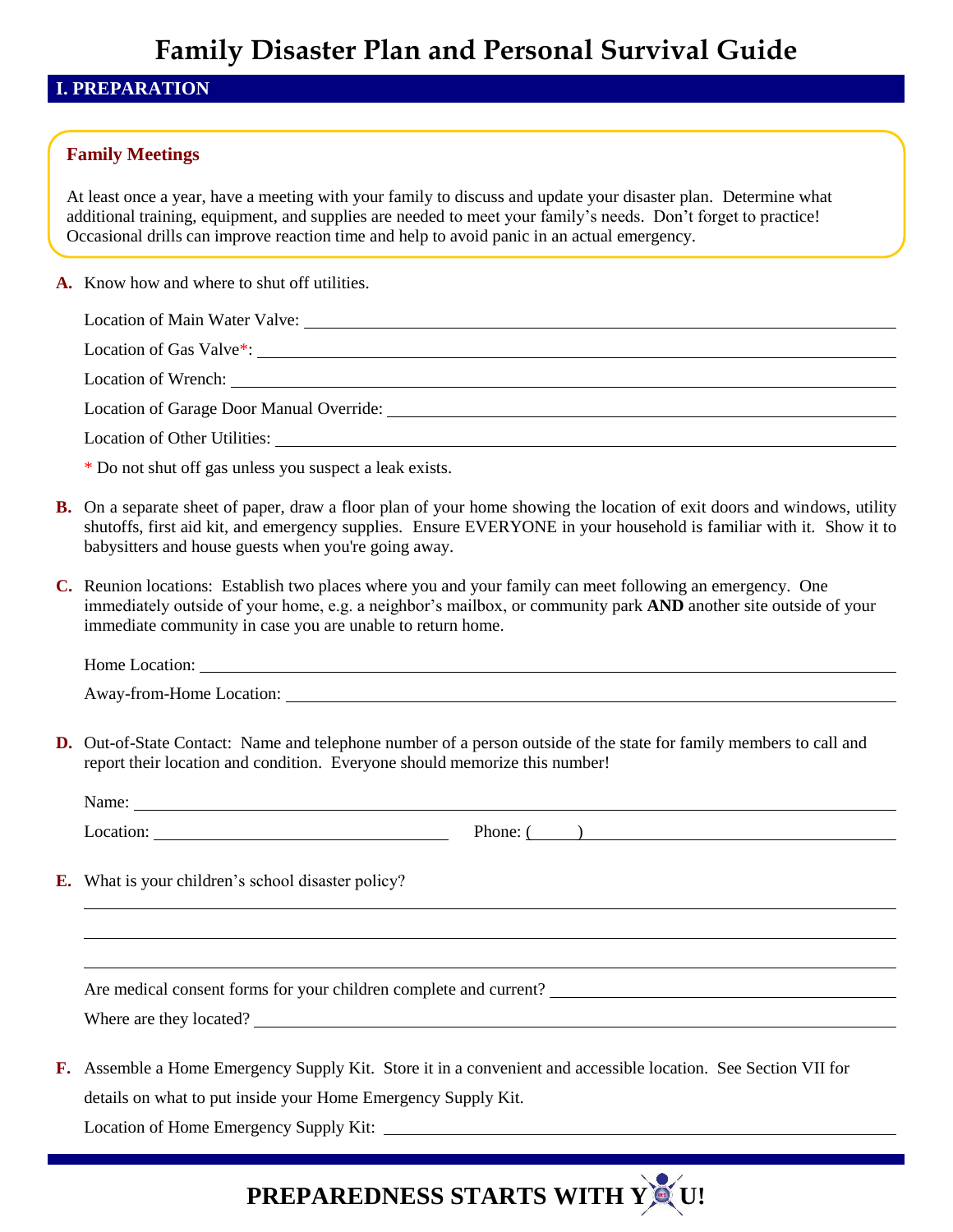#### **II. TRAINING**

- **A.** Learn how to protect yourself from falling objects, smoke, fire, toxic fumes, etc.
- **B.** Learn First Aid/CPR

Person(s) Trained:

Name: <u>Name:</u> Date Training Expires:

Name: Date Training Expires:

### **III. BEFORE A DISASTER**

There are many different kinds of disasters, such as earthquakes, fires, floods, airplane crashes, chemical spills, and explosions, which seldom give warning and can be equally devastating to their victims. Although this guide is primarily about earthquake preparation, the steps you take will help your family prepare for any type of disaster that could strike in your community. For additional information on local disaster preparedness for your home, school, and business visit **[www.ReadySanDiego.org](http://www.readysandiego.org/)**.

- **A.** Register your cell phone, Voice over Internet Protocol (VoIP) phone, and email address with AlertSanDiego\*. **Listed and unlisted landlines are already registered. Registering makes it more likely that you will receive an emergency notification. Registration is quick and simple.** *\*Also available in accessible formats such as American Sign Language.*
- **B.** Download the **SD Emergency App** for Android and iOS devices.
- **C.** Inspect your home. Identify potential hazards and evacuation routes.
- **D.** Secure water heater and tall or heavy furniture to wall studs.
- **E.** Move heavy items to lower shelves in bookcases.
- **F.** Install clips, latches and other locking devices on cabinet doors.
- **G.** Provide strong support and flexible connections on gas appliances.
- **H.** Remove or isolate and secure flammable materials.
- **I.** Review and practice this plan.

#### **IV. DURING AN EARTHQUAKE**



**A.** If you are indoors STAY THERE. Move away from windows, bookcases, and high/overhanging shelves. Get under a sturdy table or desk and hold onto it. Be prepared to move with it and HOLD that position until the shaking stops and it is safe to relocate. If there is no desk or table to get under, brace yourself in an interior corner. Watch for falling, flying and sliding objects, and be especially careful around windows, as they can shatter during an earthquake.

**NOTE:** *If you are in a mobile home which is resting on A-Frame supports, get on top of the bed or sofa and cover your head and face. If a mobile home slips off the supports they may penetrate the flooring and cause injuries*.

- **B.** If you are outdoors, move to an open area away from buildings, trees, power poles, brick or block walls and other objects that could fall.
- **C.** If you are in an automobile, stop and stay in it until the shaking ends. Avoid stopping near trees and power lines or on or under overpasses or bridges.
- **D.** If you are in a multi-level building, get under a desk and hold on, or crouch next to an interior wall until the shaking stops. **DO NOT USE THE ELEVATOR TO EVACUATE**. Use the stairs.
- **E.** If you are in a store, get under a table or any sturdy object. Avoid stopping under anything that could fall. **DO NOT RUN FOR THE EXIT.** After the shaking has stopped, choose your exit carefully.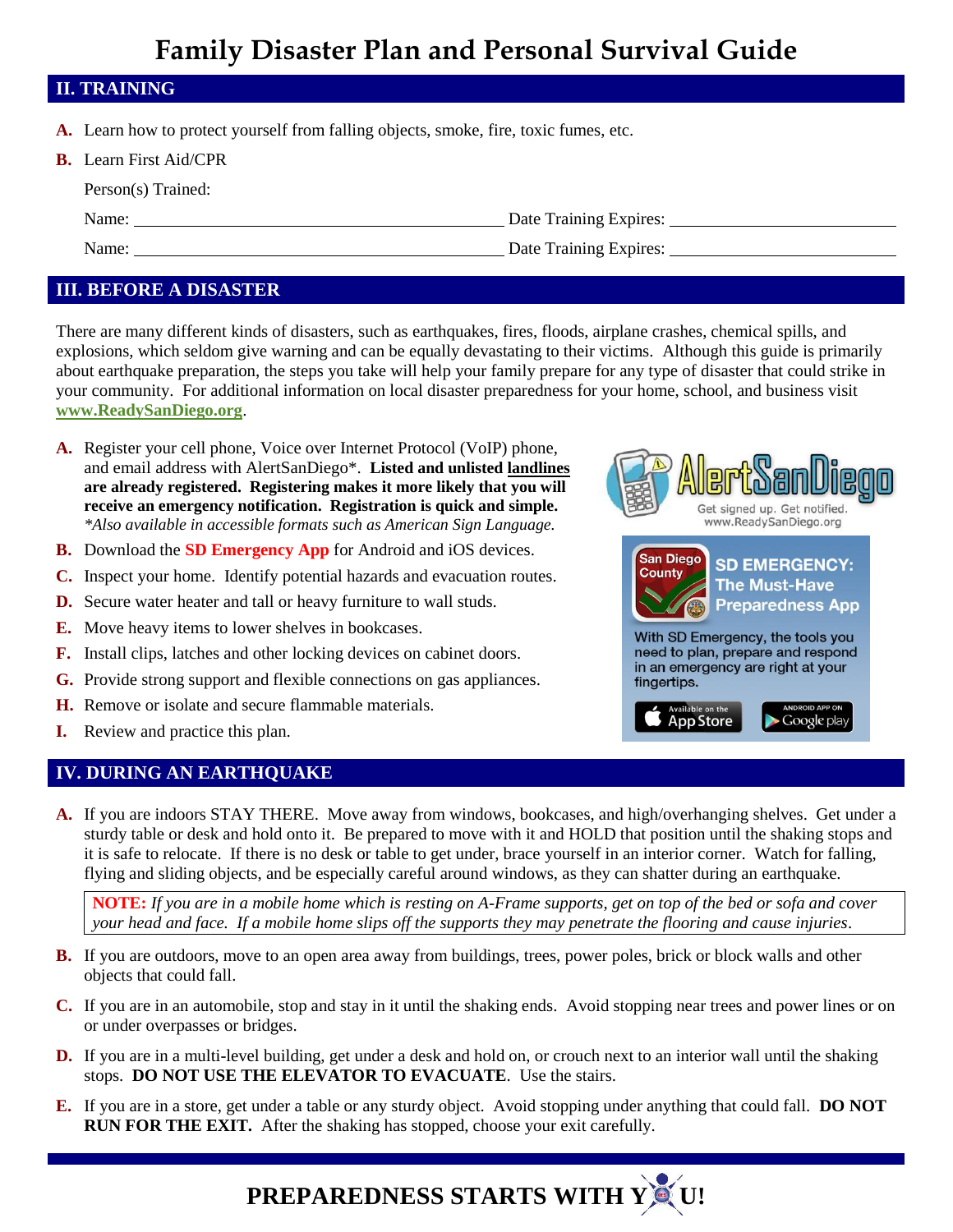# **V. IF YOU EVACUATE**

- **A.** Take with you:
	- Medicines and first aid kit
	- Flashlight, radio and batteries
	- Important documents and cash
	- Blankets and extra clothes
	- Personal sanitary items
	- Any additional items you feel are necessary (e.g. photos, heirlooms, jewelry, etc.)
- **B.** Make arrangements for pets. Don't forget food, medications, vaccination records, and other important items.

### **VI. AFTER A DISASTER**

- **A.** Put on heavy shoes immediately to avoid injury from stepping on glass.
- **B.** Locate a light source, such as a flashlight, if necessary.
- **C.** Check for injuries and administer first aid.
- **D.** Check for fires and fire hazards.
	- Sniff for gas leaks, starting at the hot water heater. If you smell gas, hear a hissing sound or suspect a leak, turn off the main gas valve, open the windows and carefully leave the house. **DO NOT TURN LIGHTS ON OR OFF. DO NOT STRIKE MATCHES.**

**NOTE:** *Do not shut off the gas unless you suspect a leak exists. Only the gas company can restore service.*

- If necessary, turn off the electrical system at the main circuit breaker or fuse box.
- **E.** Check on your neighbors.
- **F.** Visit **www.SDCountyEmergency.com** or the **SD Emergency App** for updates, shelter locations, interactive mapping information (e.g. evacuation areas and hazard perimeters), official social media feeds, and other critical information.
- **G.** Listen for advisories using a battery powered radio. The primary Emergency Alert System station for San Diego County is KOGO AM 600. The secondary station is KLSD AM 1360.
- **H.** Do not use the phone except in emergencies. Only call 9-1-1 for life threatening emergencies. Have a plug-in analog phone in case the power is out, but phone lines are still working.
- **I.** For general and updated disaster information or volunteer opportunities, call 2-1-1.
- **J.** Do not touch downed power lines or objects touching downed wires. Do not stand in water near downed lines.
- **K.** Remove fallen debris that may cause personal injury.
- **L.** Assess house, roof, and chimney for damages.
- **M.** Be prepared for aftershocks.
- **N.** Open closets and cupboards carefully because items may have fallen or become rearranged.
- **O.** Cooperate with public safety officials.
- **P.** Be prepared to evacuate when/if necessary.
- **Q.** DO NOT GO SIGHTSEEING!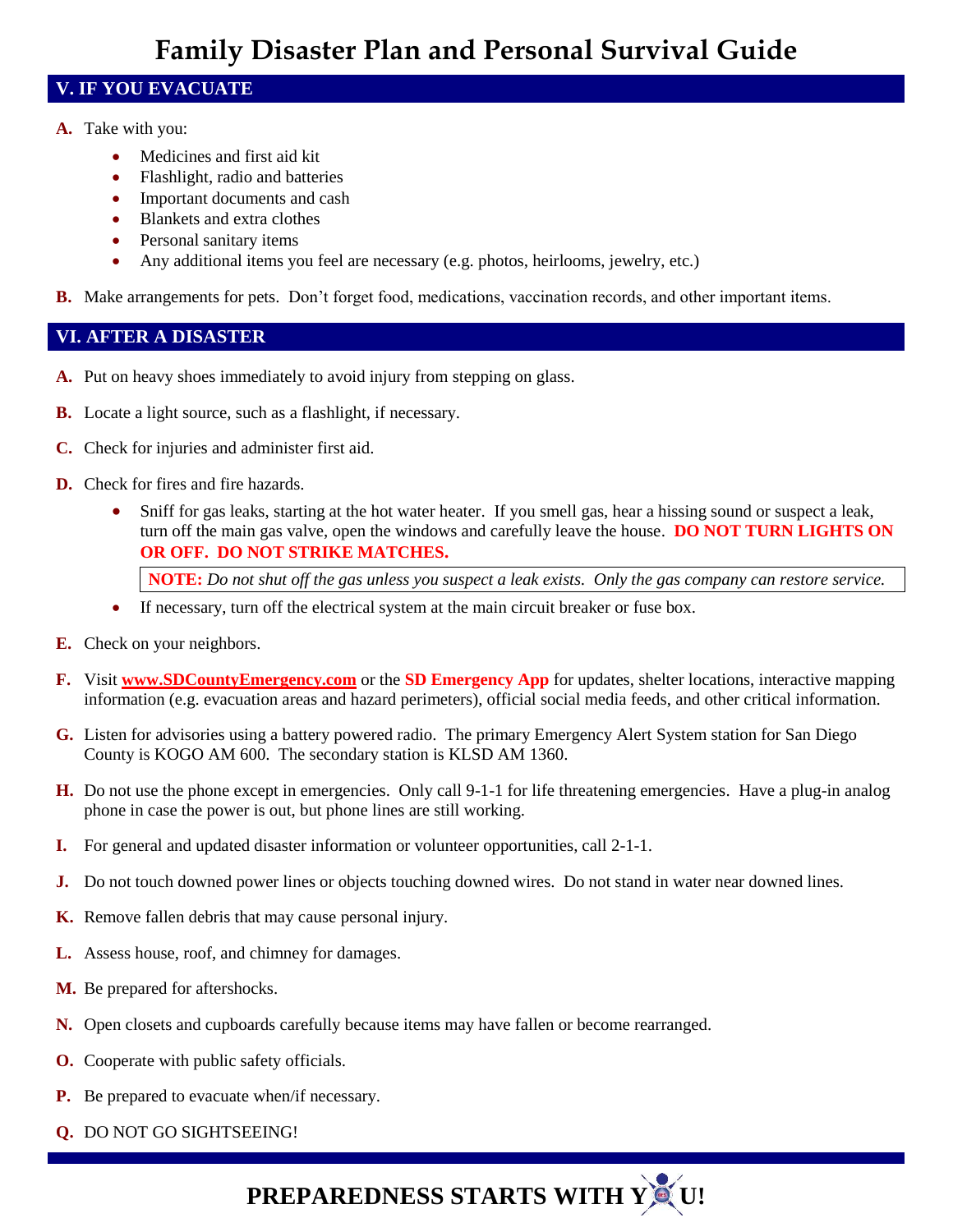### **VII. HOME EMERGENCY SUPPLIES**

This list contains items usually available in your home. It is recommended that they be organized and located together for easy access during an emergency. Your emergency supplies should be sufficient to sustain you, your family and pets for a *minimum of 72 hours.* A two (2) week supply of prescription and necessary over-the-counter medications is recommended**.**

#### **Basic Supplies**

- $\Box$  Water\* minimum of 1 gallon per person per day  $\Box$  Blankets or sleeping bags for each member of the family
- 
- 
- 
- 
- 
- 
- $\Box$  Important documents  $\Box$  Dust mask
- 
- Non-Perishable Foods<sup>\*</sup> Radio portable, with spare batteries
- **First Aid Kit and Manual Prescription and over-the-counter medications Prescription and over-the-counter medications**
- $\Box$  Can opener non-electric  $\Box$  Additional equipment glasses, dentures, hearing aids
- $\Box$  Watch or clock non-electric  $\Box$  Flashlight spare batteries and light bulb
- **Plug-in analog telephone Fire extinguisher multipurpose labeled "ABC"** Fire extinguisher multipurpose labeled "ABC"
- Cash Whistle
	-
- $\Box$  Activity items for adults (e.g. deck of cards) and kids (e.g. coloring books with crayons)

**\***Rotate food, water, and medications as necessary. Remember to consider household members with unique needs:

infants, elderly, disabled, allergies. Avoid salty foods, as they will make you thirsty.

#### **Water Tips**

The best option is to store drinking water prior to a disaster, in appropriate containers. If purified water is not available, water should be boiled for 1 full minute, keeping in mind that some water will evaporate. Let the water completely cool before use.

#### **Sanitation Supplies**

- $\Box$  Large plastic trash bags for waste, sanitation, and protection
- $\Box$  Pre-moistened towelettes  $\Box$  Feminine supplies
- $\Box$  Hand soap and liquid detergent  $\Box$  Infant supplies
- 
- $\Box$  Toothpaste & toothbrush  $\Box$  Deodorant

#### **Cooking Supplies**

- **Plastic bags various sizes, sealable**
- $\Box$  Paper plates, plastic utensils, paper towels
- $\Box$  Pots (cooking) at least two
- Barbecue or gas grill; charcoal and lighter or propane (**for outdoor use only**); Sterno*®* stove

- 
- 
- $\Box$  Shampoo  $\Box$  Toilet paper and paper towels
	-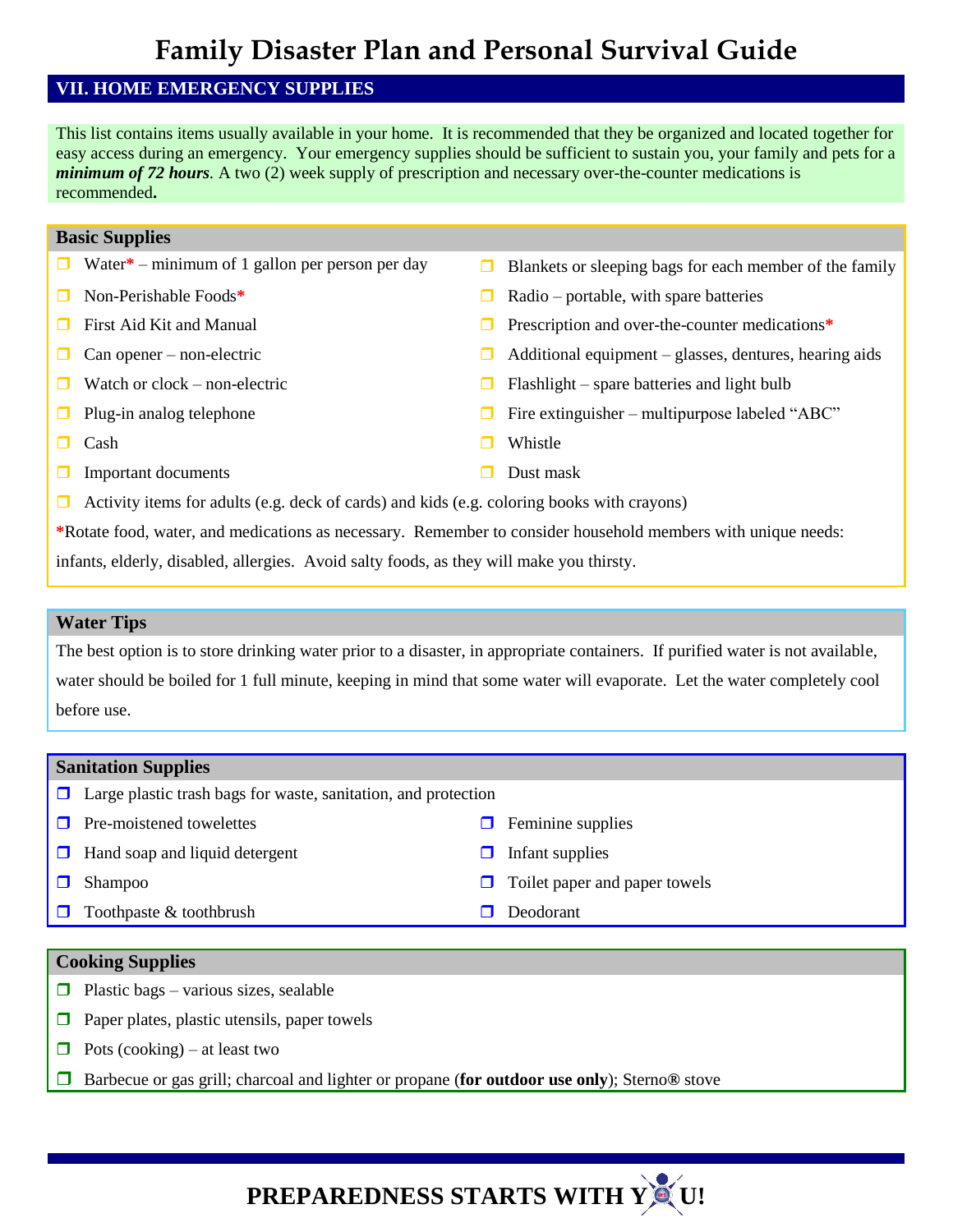## **VII. HOME EMERGENCY SUPPLIES (CONTINUED)**

#### **Safety Supplies**

- $\Box$  Knife, razor blade, and multipurpose tool  $\Box$  Heavy gloves for each adult
- $\Box$  Clothes complete change for each family member
- 
- $\Box$  Heavy shoes for each family member
- (Preferably long pants and long sleeves for protection)

### **Pet Supplies**

- 
- 
- 
- $\Box$  Carrier  $\Box$  Collar with ID tag and harness or leash
- □ Food Nater
- $\Box$  Medications  $\Box$  Sanitation items Litter and litter box if appropriate
- $\Box$  Important documents such as vaccination records and license information

#### **Car Survival Kit**

- 
- 
- 
- $\Box$  First Aid Kit and Manual  $\Box$  Critical medications
- 
- 

# $\Box$  Non-perishable food  $\Box$  Sealable plastic bags

- $\Box$  Flares  $\Box$  Flashlight with batteries
- **T** Bottled water **T** Bottled water
	-
- $\Box$  Fire extinguisher  $\Box$  Pre-moistened towelettes and tissues
- $\Box$  Blanket  $\Box$  Extra clothing

### **VIII. IMPORTANT TELEPHONE NUMBERS**

### **USE "9-1-1" FOR LIFE THREATENING EMERGENCIES ONLY**

| GAS COMPANY:                                 |
|----------------------------------------------|
|                                              |
|                                              |
|                                              |
|                                              |
| OUT-OF-STATE CONTACT: UNIVERSITY CONTACTURES |
|                                              |
|                                              |
|                                              |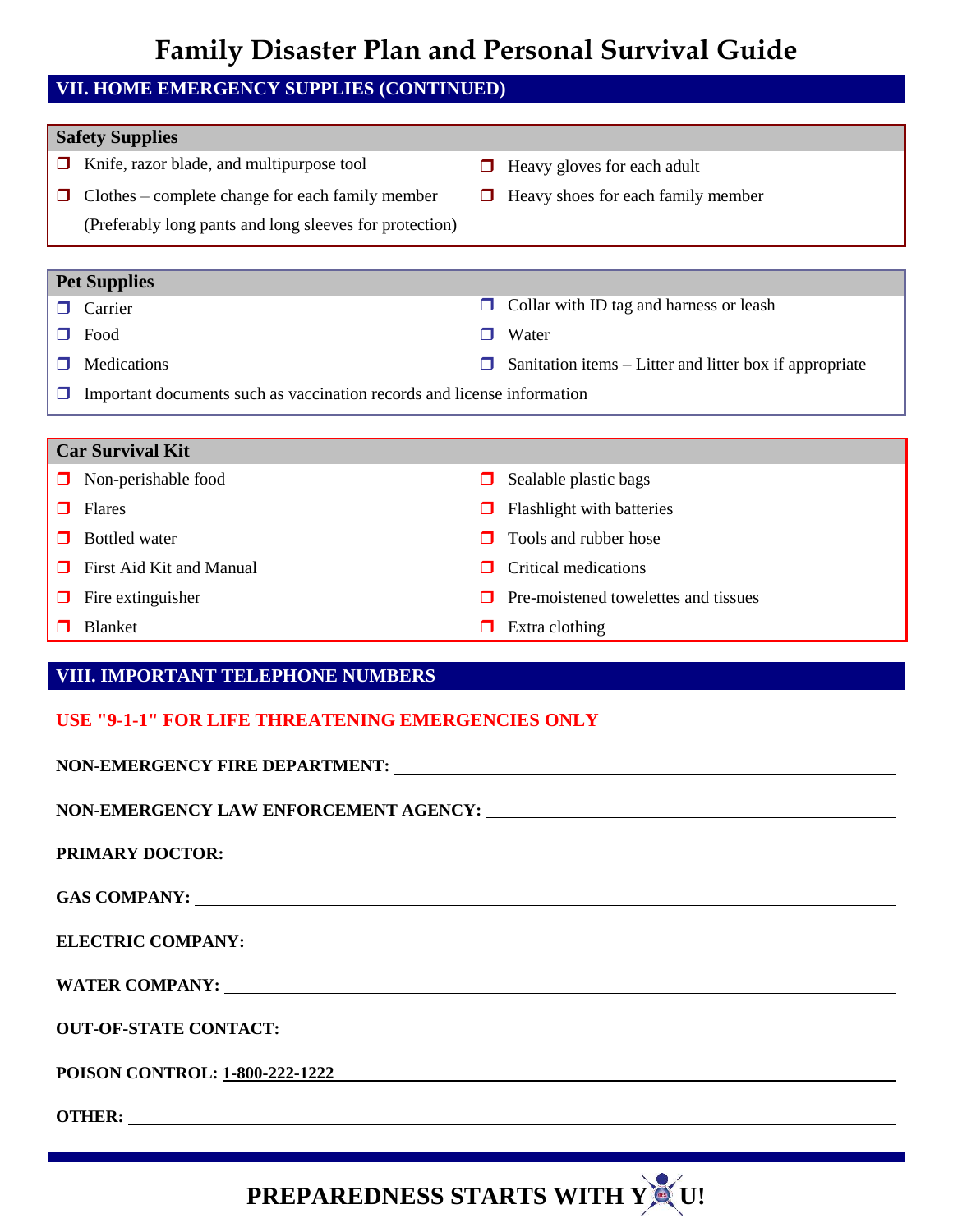# **IX. PRACTICE YOUR PLAN AS A FAMILY**

- **A.** Practice helps people feel less disoriented and better organized in case of a disaster even in the middle of the night.
- **B.** Make sure your family knows where to locate fire extinguishers, gas and water valves, and the main circuit breaker.
- **C.** Update your Family Disaster Plan every year.
	- Verify the telephone numbers and personal information of everyone listed in the plan.
	- Print updated copies for all the members of your family.
- **D.** In case of emergency, you should know the school's disaster plan.
	- Determine what is required to release your child to your representatives if you cannot get there yourself.
	- Ensure that the school knows your current contact information and those people authorized to pick up your child.
- **E.** Check the contents of your emergency kits.
	- Change the batteries in your flashlights and portable radio; replace spare batteries.
	- Replenish your emergency kits. Replace bottled water; ensure that all food is still safe to eat and that medications have not expired.

Every family member should carry a copy of this important information:

| <b>EMERGENCY CONTACT INFORMATION</b>                                                                                      | <b>EMERGENCY CONTACT INFORMATION</b>                                                                                      |
|---------------------------------------------------------------------------------------------------------------------------|---------------------------------------------------------------------------------------------------------------------------|
| <b>Out-of-State Contact</b>                                                                                               | <b>Out-of-State Contact</b>                                                                                               |
| Name: 2008 - 2008 - 2010 - 2010 - 2010 - 2011 - 2021 - 2021 - 2021 - 2021 - 2021 - 2021 - 2021 - 2021 - 2021 -            | <u>Name: William Manuel Manuel Manuel Manuel Manuel Manuel Manuel Manuel Manuel Manuel Manuel Manuel Manuel Manuel Ma</u> |
| Telephone: ________________________________                                                                               | Telephone: __________________________________                                                                             |
| <b>Neighborhood Meeting Place:</b>                                                                                        | <b>Neighborhood Meeting Place:</b>                                                                                        |
| <b>Out-of-Area Meeting Place:</b>                                                                                         | <b>Out-of-Area Meeting Place:</b>                                                                                         |
| Call 2-1-1 for disaster information such as shelters, road<br>closures, affected areas, and recovery and relief programs. | Call 2-1-1 for disaster information such as shelters, road<br>closures, affected areas, and recovery and relief programs. |
|                                                                                                                           |                                                                                                                           |
| <b>EMERGENCY CONTACT INFORMATION</b>                                                                                      | <b>EMERGENCY CONTACT INFORMATION</b>                                                                                      |
| <b>Out-of-State Contact</b>                                                                                               | <b>Out-of-State Contact</b>                                                                                               |
|                                                                                                                           |                                                                                                                           |
| <u> Telephone: __________________________________</u>                                                                     |                                                                                                                           |
| <b>Neighborhood Meeting Place:</b>                                                                                        | <b>Neighborhood Meeting Place:</b>                                                                                        |
| <b>Out-of-Area Meeting Place:</b>                                                                                         | <b>Out-of-Area Meeting Place:</b>                                                                                         |

Call 2-1-1 for disaster information such as shelters, road closures, affected areas, and recovery and relief programs.

Call 2-1-1 for disaster information such as shelters, road closures, affected areas, and recovery and relief programs.